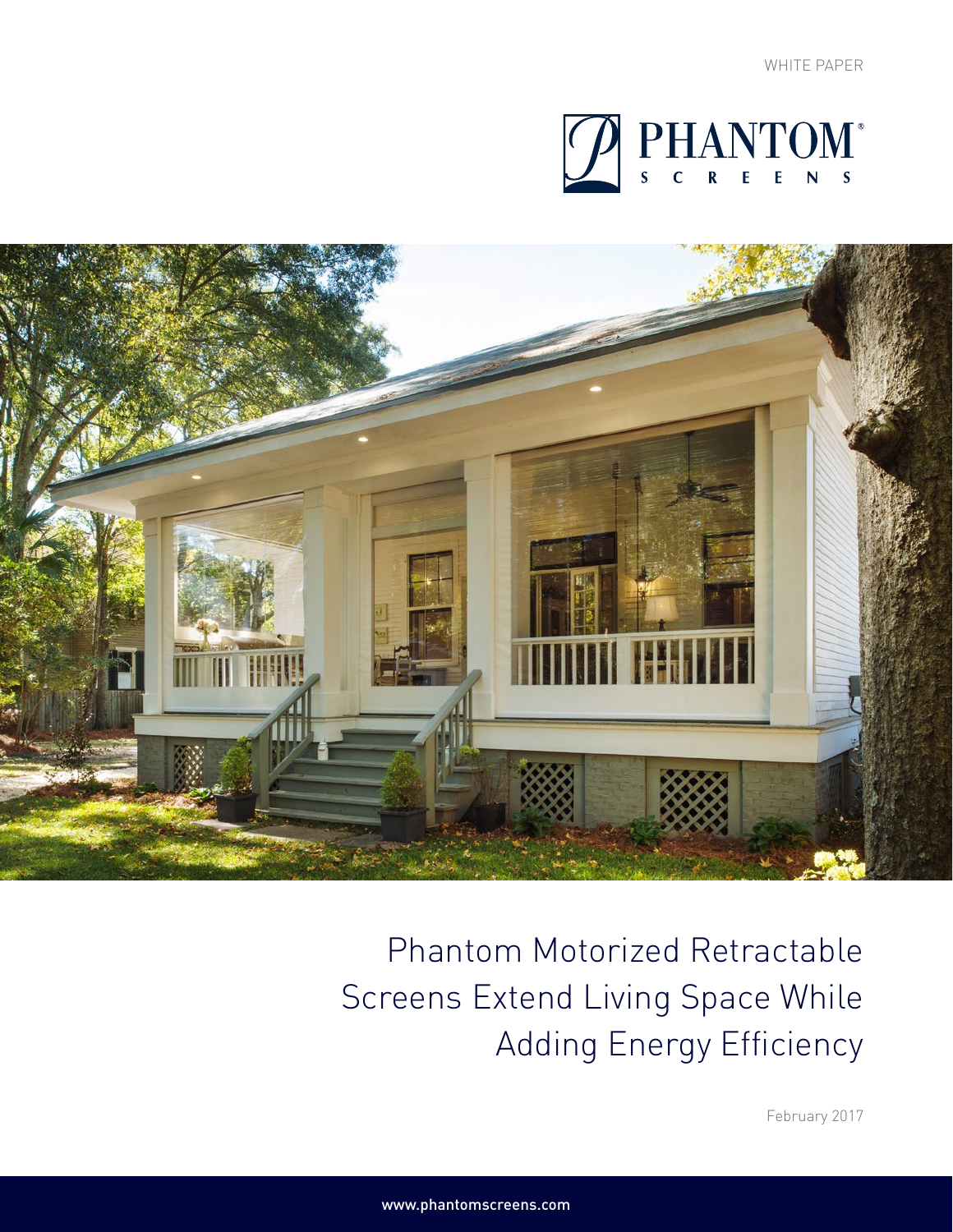

### EXECUTIVE SUMMARY

More than ever before, homeowners are interested in creating the type of outdoor living space that will enhance their enjoyment of—and the energy efficiency of—their home.

To accomplish these goals, homeowners need to do more than simply build a deck or renovate a patio. They need to create a true living space. That means deciding on the best way to enclose the space with the intention of protecting their family and friends from insects, rain, and wind, while also making the home more energy efficient.

Architects and builders are in the position of responding to their client's wishes or pushing the trend forward. Either way, they must make decisions about the best option for maintaining the décor of the home.

The obvious choice for homeowners, architects, and builders is motorized retractable screens. Not only do these screens meet the need to create comfortable and attractive outdoor living spaces that enable occupants to enjoy outdoor views, they are also scientifically proven to enhance the energy efficiency of the entire home.



The New American Home 2016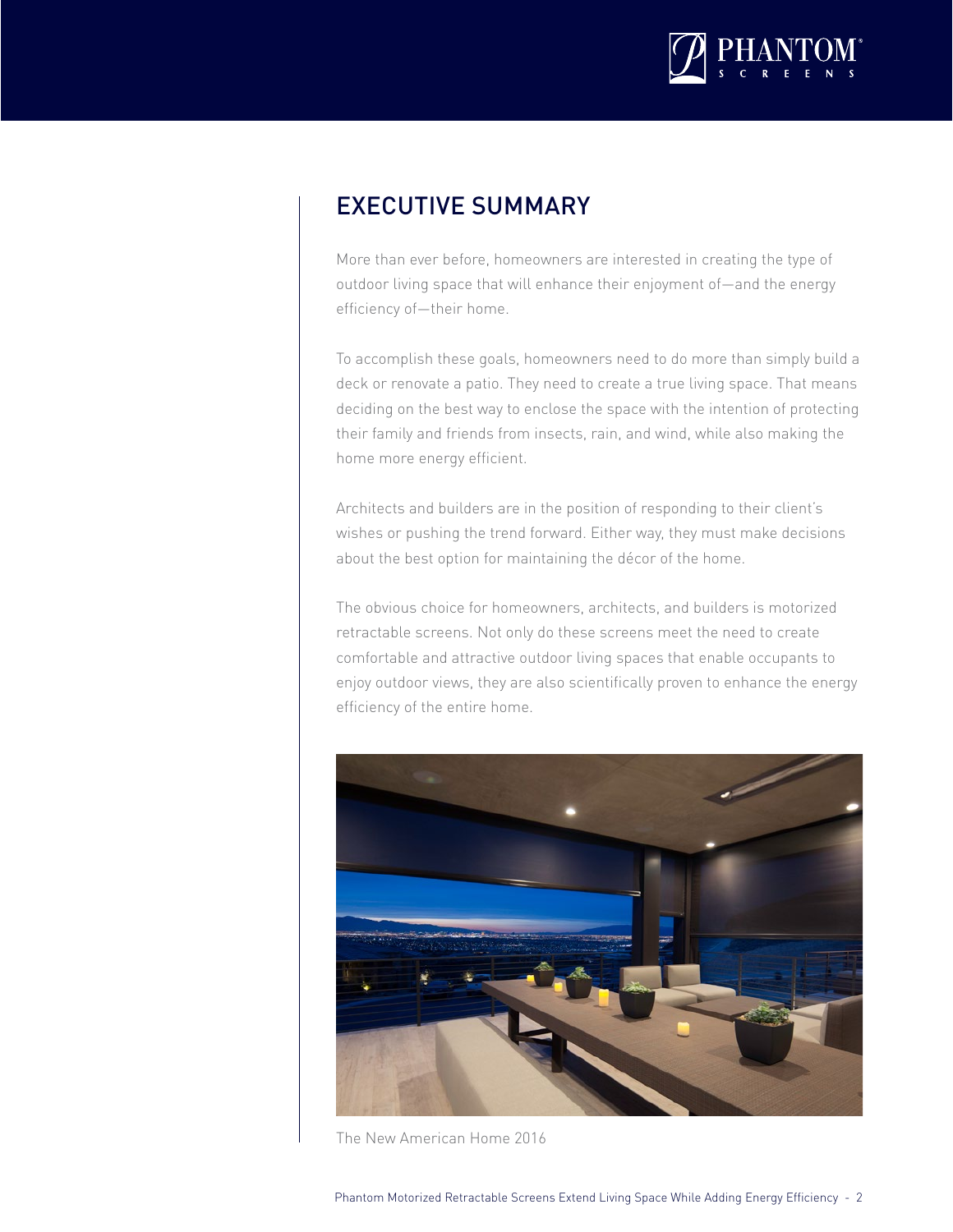

# THE NEED TO CREATE COMFORTABLE AND ATTRACTIVE OUTDOOR LIVING SPACES

For several years, there has been a steady demand for creating comfortable and attractive outdoor living spaces. And, all signs point to that trend continuing into the future.

According to the first-quarter 2016 American Institute of Architects Home Design Trends Survey, 70% of U.S. firms reported more activity around the design and construction of outdoor living spaces during the quarter. The survey also found that 60% of firms saw an increase in activity concerning "blended indoor/outdoor living," or areas in the home such as a ground floor common room that span interior and exterior spaces.<sup>1</sup>



Chart from Independant Two Trails Study

<sup>1</sup> [AIA Home Design Trends Survey Q1 2016](http://info.aia.org/AIArchitect/2016/0617/aia-interactive/index.html#!)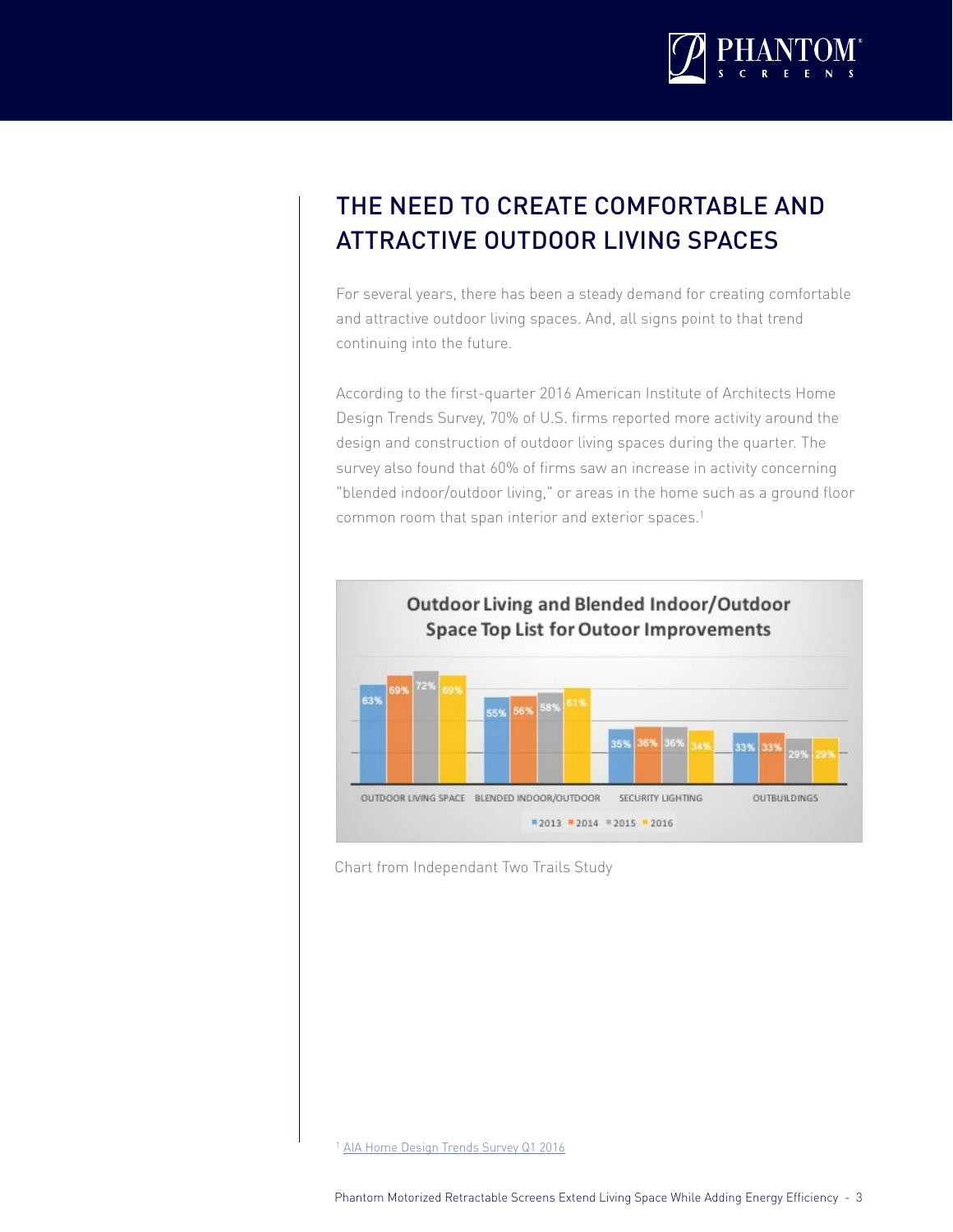

A survey we conducted along with Concerto Marketing highlights this trend. After interviewing 850 homeowners, we found that 60% often think about ways in which they can make their home look or feel better. One of the most important areas was the outdoor deck and patio. $2$ 

Creating an outdoor living space is one thing. Making that space comfortable is quite another.

This brings up the need to enclose the space in some way so that the occupants can stay warm when it is cold outside and cool when it's hot outside. Another concern is protecting occupants against insects, rain, wind, and debris. Additionally, there is the need to protect indoor furniture and other materials that may be harmed by the sun's UV rays.

While it is true that maintaining a comfortable environment inside of the outdoor living space is essential, the needs for architects and builders go beyond that. They need to use designs and materials that are attractive. In addition to providing for the practicality of allowing for the ventilation of fresh air, those designs and materials must not detract from the décor of the building. Also, they shouldn't block beautiful, and often panoramic, views of the outdoors.

<sup>2</sup> Phantom Screens, Quality, Value & Functionality: Home Improvement Trends in 2014. An overview of North American homeowners' references during home renovations.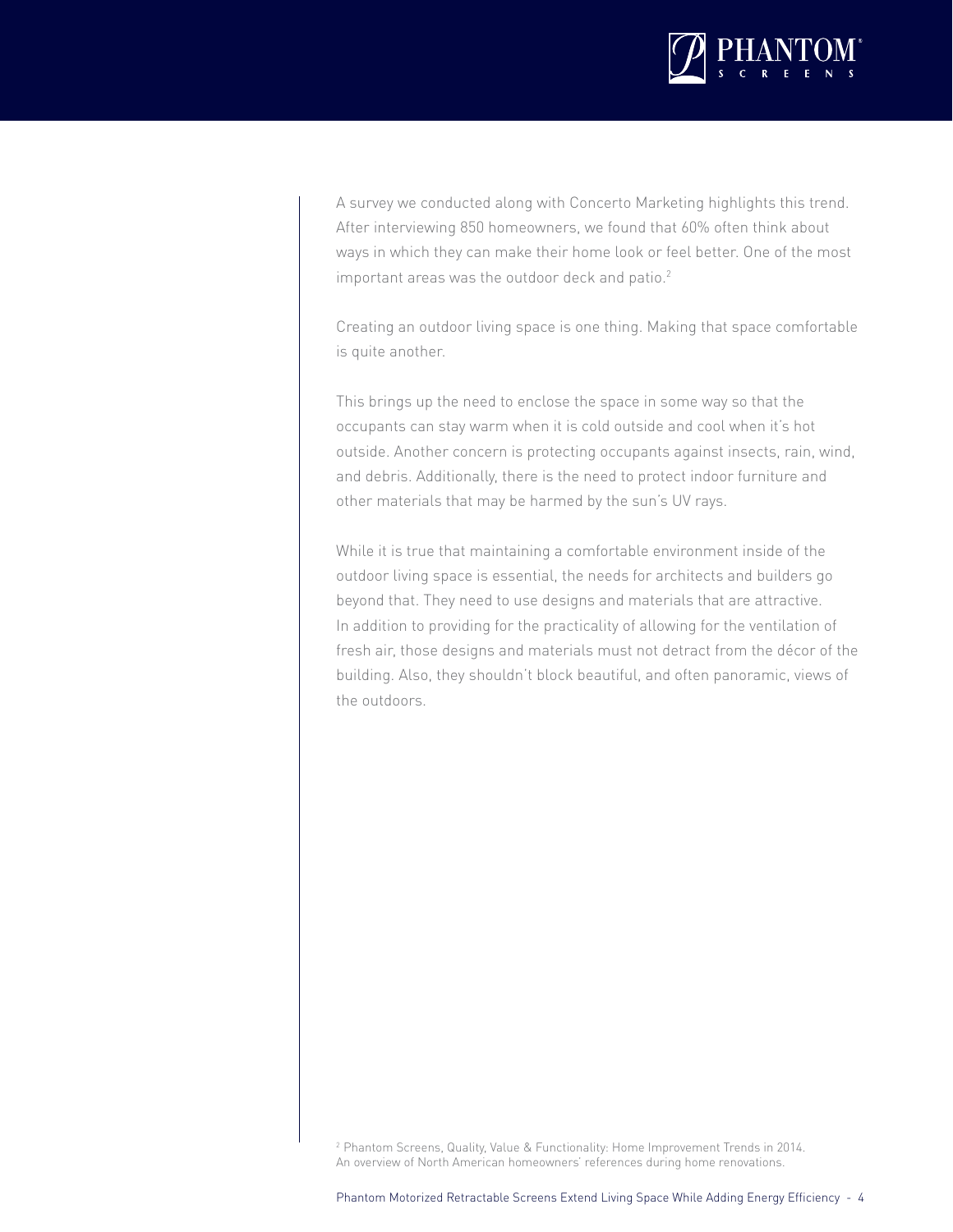

# PHANTOM'S RETRACTABLE SCREENS MEET THE NEED

Our motorized retractable screens for large openings are the perfect solutions for homeowners, architects, and builders.

For homeowners, our screens provide the exterior protection they need to expand their living space. Available with a variety of options, our mesh screens provide full ventilation, shading from the sun, protection from UV rays, a barrier against insects, and enhanced privacy.

According to independent scientific studies, our screens also offer the additional benefit of keeping the enclosed area cooler when it is hot outside while the home's air conditioner is turned on and warmer when it is cold outside.

Phantom's motorized retractable screens are constructed with professional-grade materials that complement the design of any home. They also allow the homeowner to maintain their view of the outdoors. Whether the choice is mesh or clear vinyl, beautiful views are never blocked because the screens retract completely out of sight when not in use.

Our motorized screens maintain the attractiveness of the décor by blending in with the surrounding frame of the opening. This is true whether they are recessed or mounted on existing structures.

Still, there is one area where our screens really stand out: improving energy efficiency throughout the entire living space. We conducted two studies to prove this important and valuable benefit.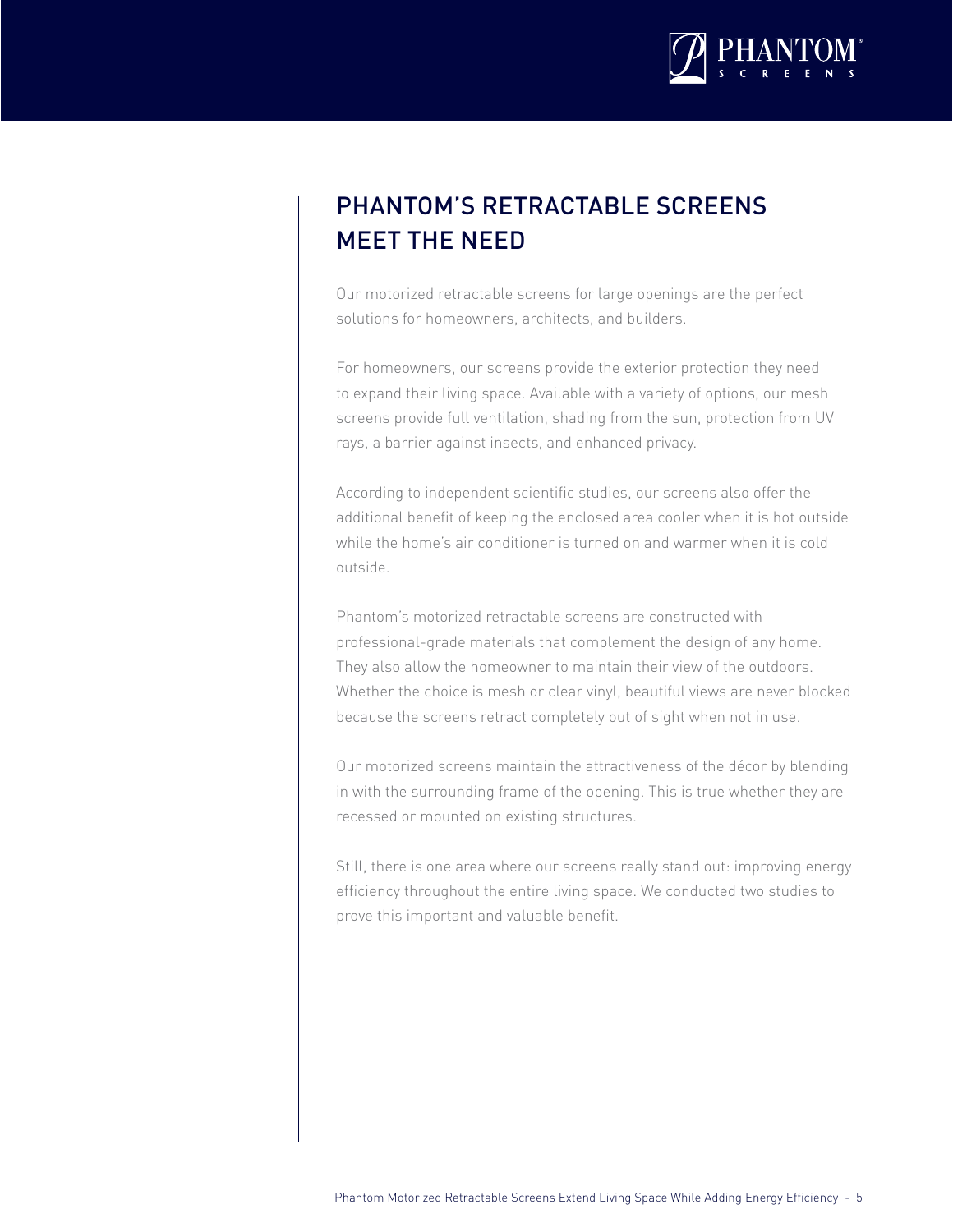

### PHANTOM SCREENS FIELD STUDIES

We retained Two Trails, an independent sustainable building consultant and verifier, to complete an infrared survey of two homes located in significantly different climates in the United States. The goal was to identify areas of heat loss, both with and without the benefit of Phantom products.

#### Understanding Building Infrared Imagery

Two Trails documented their findings with infrared thermograms using a FLIR T460 thermal imaging camera and other interior and exterior testing tools. Unlike photographs taken with a standard camera that captures visible light in the 0.4 to 0.7 micrometer wavelengths, photographs taken with a thermal imaging camera captures infrared wavelengths in the 3 to 5, or 8 to 14, micrometer range. Visible light that produces heat, and other relatively hot objects, are very evident in infrared images as a result of their infrared emission and not due to their visible light emission.

The purpose of any infrared thermography is to thermally map heat transfer presence at specific locations. As a rule, patterns in the image that are lighter in color are warmer, and patterns that are darker in color are cooler.



Infrared image from Phantom Screens Idea Home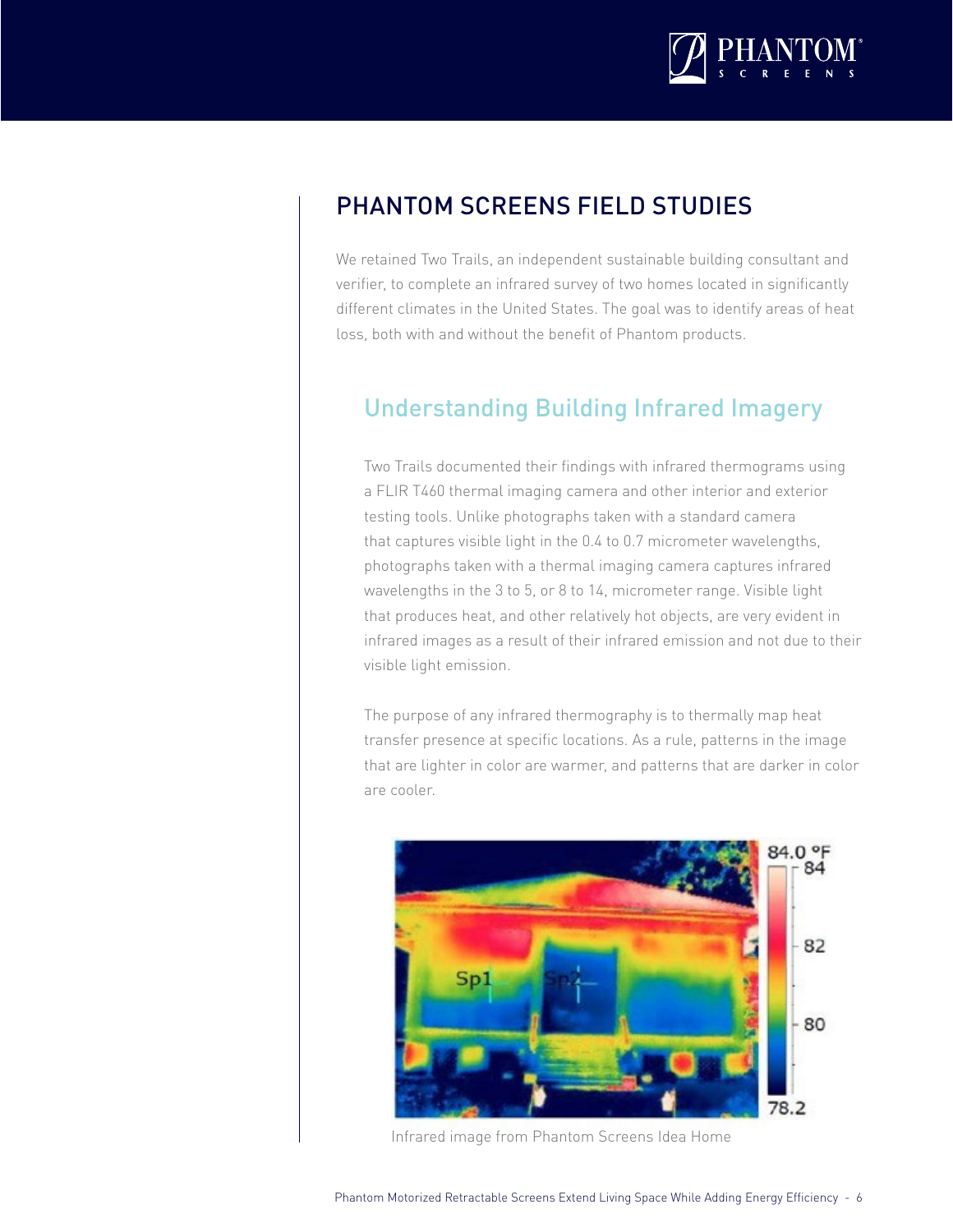

## LAS VEGAS, NEVADA Year-Round Outdoor Living in Cold Dry Climate

Cutting-edge energy efficiency and stunning contemporary design were the keywords for the 2016 edition of The New American Home®, America's premier show home. The New American Home® is a real-world laboratory that demonstrates concepts, materials, designs, and construction techniques that can be replicated in housing built in any place and within any price range. The design, construction, and amenities are market-driven, and showcase the latest in innovative products for the future of homebuilding.

With the 2016 edition of The New American Home®, the designers wanted to create an outdoor living space that was usable year-round despite Las Vegas' colder winters that average 400 Fahrenheit and extremely hot summers that hover around 100º Fahrenheit. Phantom's motorized retractable screens with solar mesh were installed to keep in the warmth through winter and block out 100% UV rays from the sun in summer.

When the screens aren't in use, they retract into cavities designed above the openings with the touch of a button, completely hiding them from view. This feature ensures that the screens don't detract from the design of the home.



Infrared image from TNAH2016

We brought in Two Trails to help document conditions present with and without the benefit of our solar mesh screens during a cool Las Vegas night. Two Trails utilized infrared imaging, along with data loggers, to document conditions over a period of time. The infrared imagery shows the visual evidence of heat transfer while the data logger shows ambient conditions inside and outside of the screened room over time.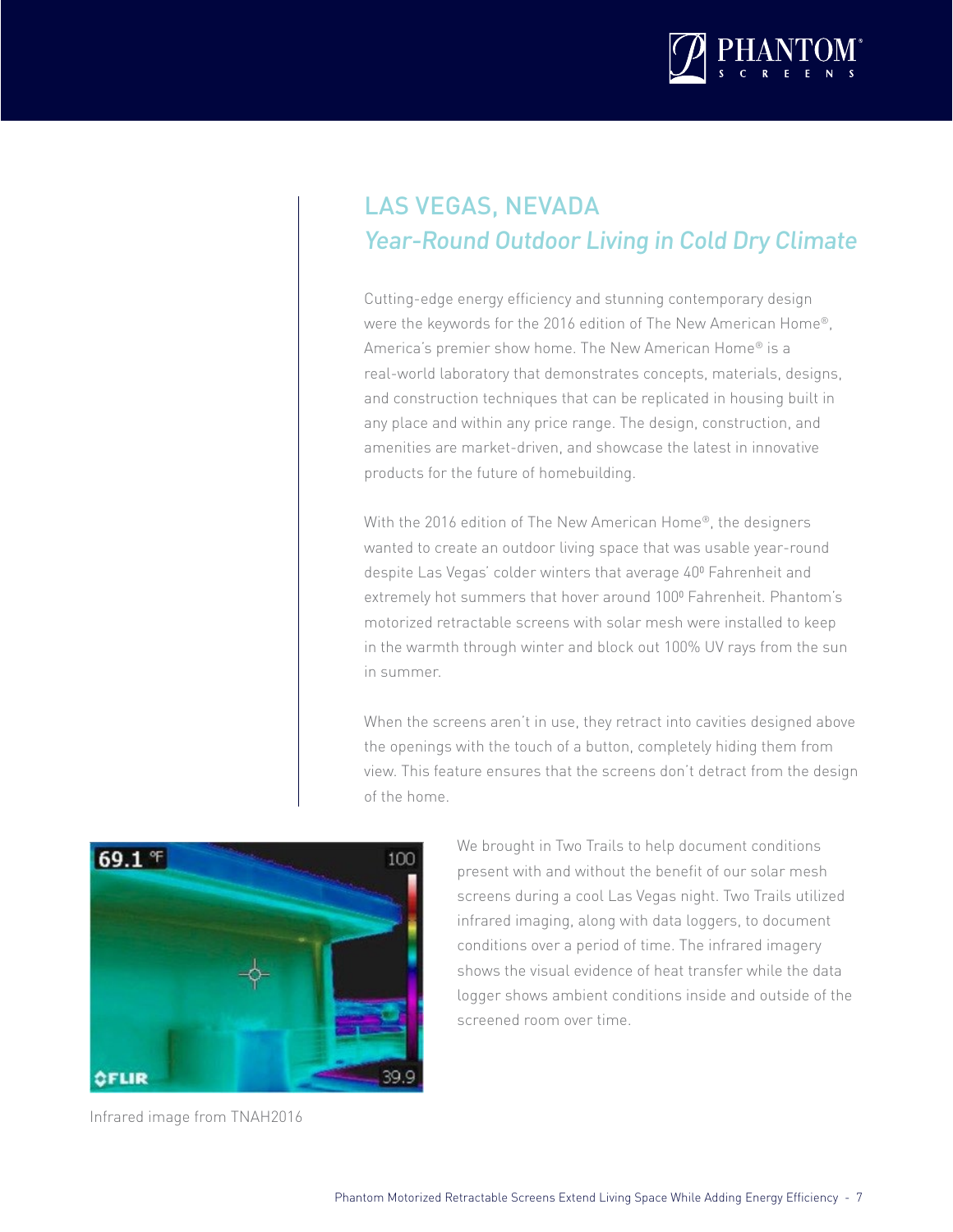

Two Trails reported the following conclusions:

- The use of Phantom screens with solar mesh, with no heat source in the outdoor living area, shows that the screens have a heat retention ability simply by reducing convective and radiant heat loss.  $\overline{\phantom{a}}$
- The use of Phantom screens while heating an outdoor living space will likely heat the room too much and likely will require the heat source to be shut down. This reduced use will lower utility consumption and is considered a large benefit.  $\overline{\phantom{a}}$
- The use of heaters alone without Phantom screens as seen in temperature data logs show how quickly heat loss occurs, and although the comfort will likely remain, the heaters will likely have to remain on continuous thus requiring more utility consumption. п
- The use of Phantom screens reduces solar loading and UV on surfaces and, as a result, can extend the life of materials.  $\mathcal{L}_{\mathcal{A}}$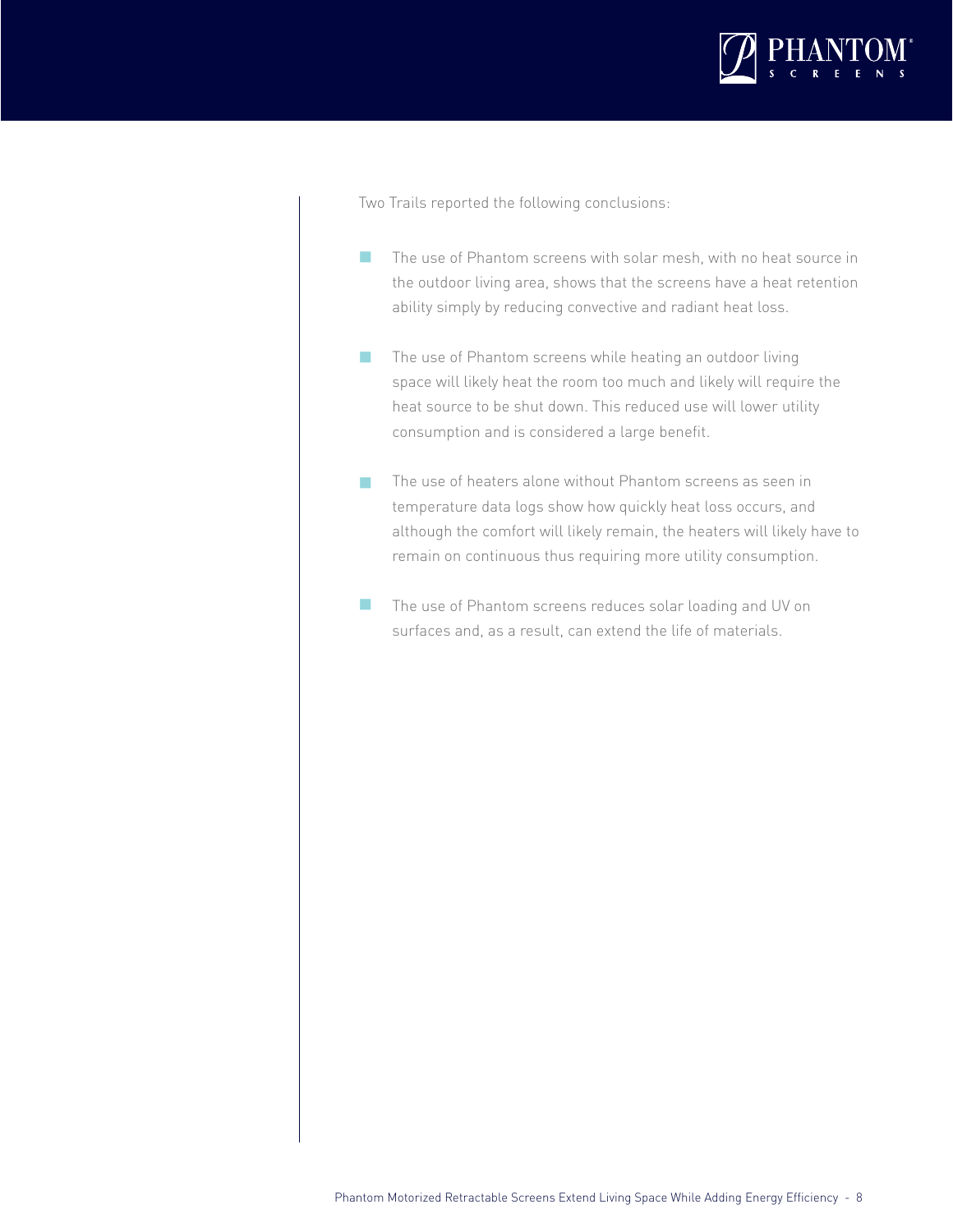

### MOBILE, ALABAMA All Day Comfort in Hot Humid Environment

The Phantom Screens Idea Home in Mobile, Alabama is a 1906, arts and crafts, single-floor bungalow that has a beautiful character. Therefore, the plan was not to destroy the southern charm. Instead, we were able to keep most of the original elements so it still feels like an old-world home but with all of the modern conveniences. And, of course, one of those modern conveniences are Phantom screens throughout the entire home. Everywhere you go throughout the home there is a Phantom screen on almost every opening.

One of the most important parts of the renovation was the back porch. As a part of the renovation, we installed both mesh and vinyl screens. This allows us to extend the living space into the back porch by essentially making it another room of the house.

The mesh screen enables us to bring the outside in during the cool summer days and nights. Occupants on the porch can feel like they are sitting outdoors, but without being disturbed by mosquitos and other flying insects.

During the hot summer days and nights, motorized screens with clear vinyl allow us to control the temperature of the outdoor living space without blocking the view of the outdoors. The screens are designed to keep cooler air indoors so the occupants can spend more time in the outdoor living space without being limited to only two seasons. Additionally, the vinyl screen options offer up to 100% UV protection. And, they protect the porch area from rain, wind, and debris.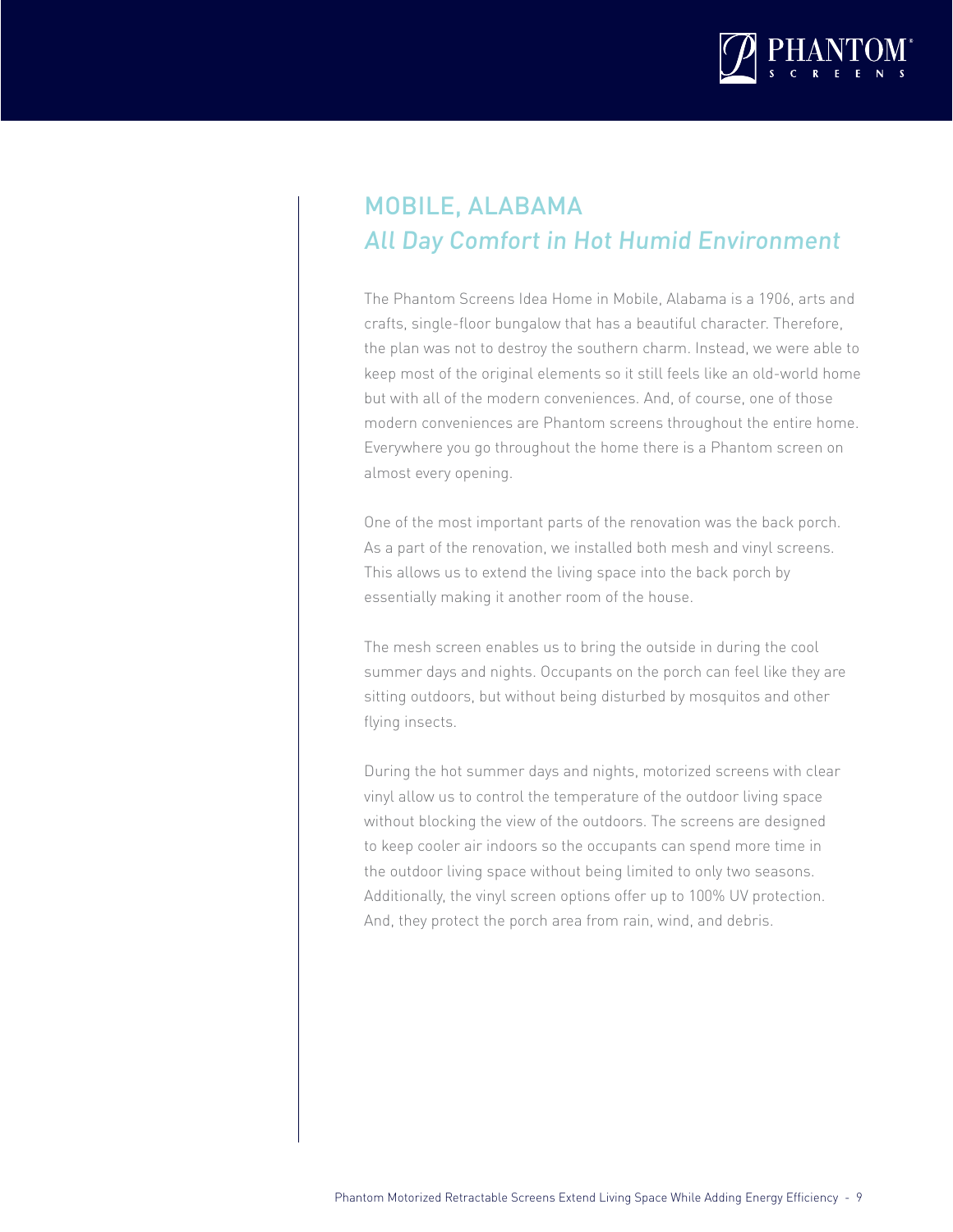

We retained Two Trails to help document conditions present with the benefit of our Phantom retractable screen using clear vinyl during a warm and humid Southern Alabama day and night. Infrared imaging, along with data loggers, were utilized to document conditions over a period of 24 hours. The infrared imagery shows the visual evidence of heat transfer while the data logger shows ambient conditions inside and outside of screen room during the 24-hour period.



Two Trails reported the following conclusions:

- $\blacksquare$  Thermal imaging shows the benefit of vinyl enclosures with respect to reduction of heat loss.
- While the home air conditioner was turned on, and only with natural convection from home to outdoor living area, the outdoor living area was able to maintain an average of more than 7 degrees cooler than outside air. The outdoor living was also able to maintain an average 9% reduction in humidity which was actually less than the 3% variance to inside of home.
- During the non-conditioned hours from 11:00 p.m. to 9:30 a.m. in morning, although the room appeared to almost equalize with exterior temperatures, the relative humidity was impressively held at 26% less than outside conditions. This shows a significant benefit of vinyl screens for maintaining a comfortable environment within outdoor living area.
- Over the period of 24 hours, with cooling and non-cooling cycles, the outdoor living area appeared to maintain an average of over 3 degrees cooler and over 16% reduction in humidity.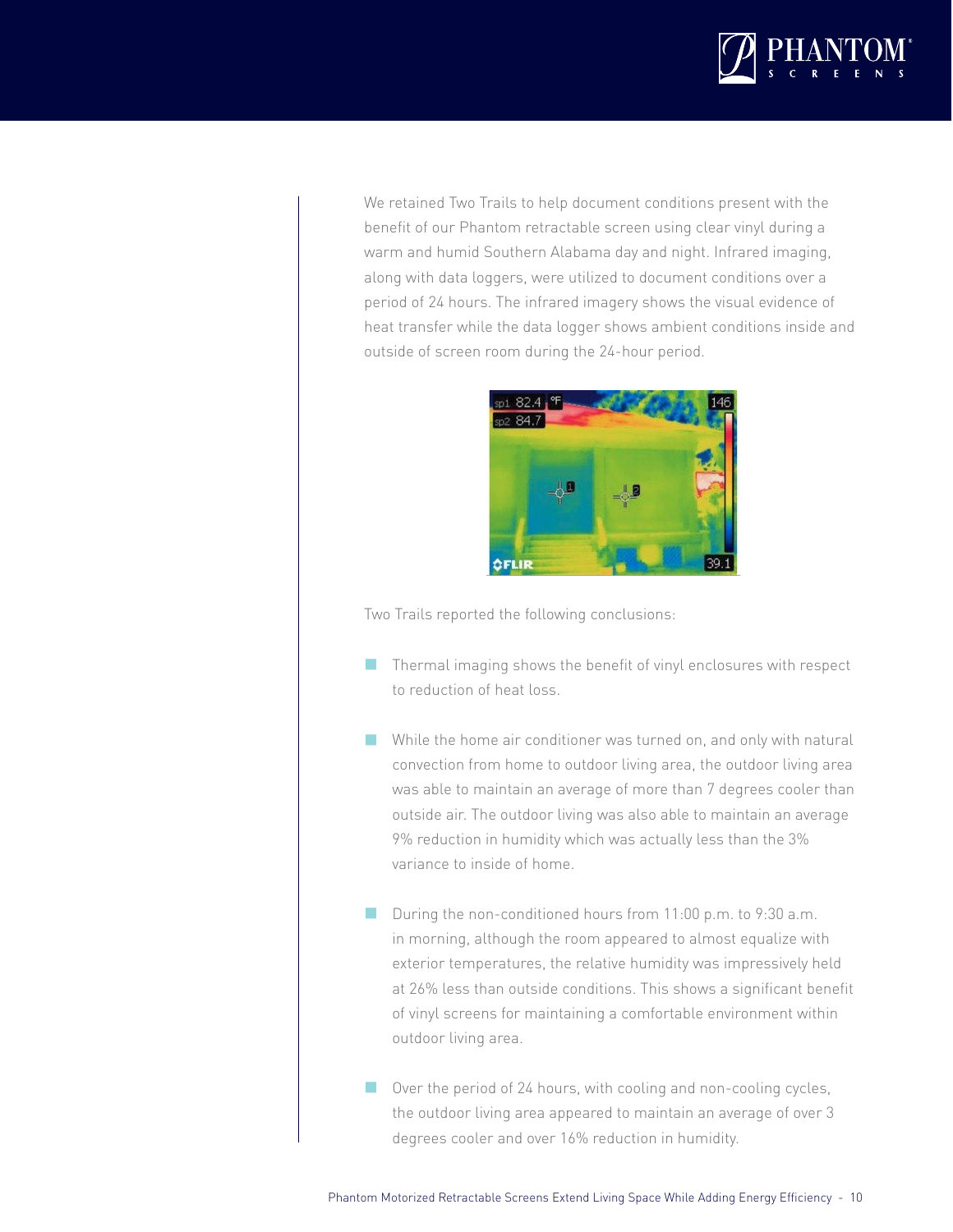

#### **CONCLUSION**

Homeowners take great pride in their homes. And, surveys show that in recent years there has been a steady demand from homeowners to create outdoor living spaces that make their home look and feel better. This demand is more than a trend. It's an emerging way of life for the modern homeowner. However, creating an outdoor living space is one thing. Making that space comfortable all year round is quite another.

Forward thinking architects and builders who are responding to this demand, or driving the trend, understand that they must go beyond simply creating an attractive space. To truly satisfy the desire of homeowners, they must make the outdoor living space more comfortable and livable.

Phantom motorized retractable screens are the solution. That's because we offer mesh and vinyl screens that do more than preserve the beauty of the home. Our screens are designed to create comfortable outdoor living spaces.

To prove this point, we commissioned two independent field studies that show how well our motorized retractable screens keep outdoor living spaces comfortable in a cold dry climate as well as in a hot and humid climate. These studies show definitively that our retractable screens meet homeowner needs to control the temperature and humidity in the outdoor space.

Now is the time to create the ultimate outdoor living space. To learn more about Phantom motorized retractable screens visit [PhantomScreens.com.](http://www.phantomscreens.com)